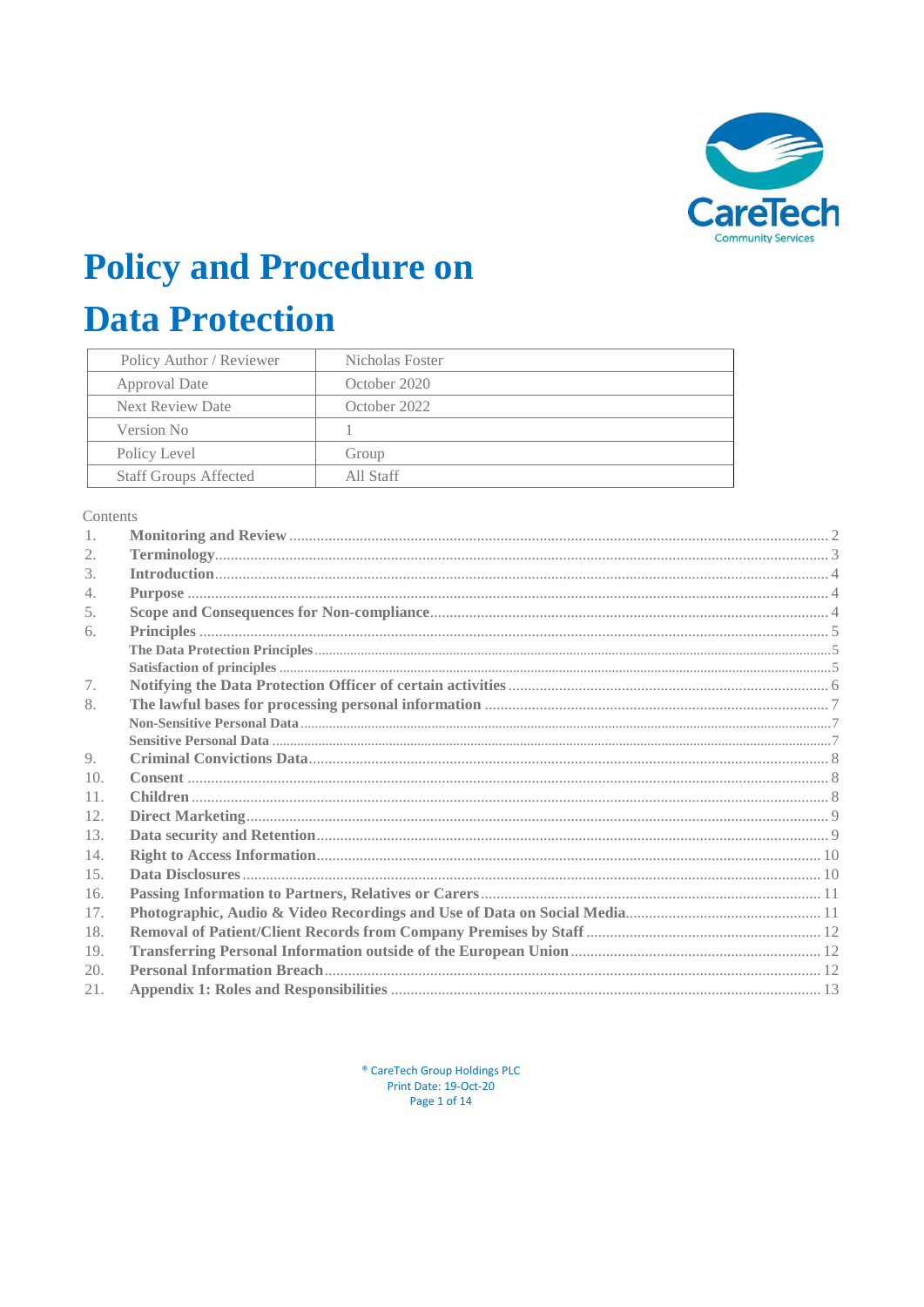# <span id="page-1-0"></span>1. **Monitoring and Review**

1.1. The Proprietor will undertake a formal review of this policy for the purpose of monitoring and of the efficiency with which the related duties have been discharged, by no later than two years from the date of approval shown above, or earlier if significant changes to the systems and arrangements take place, or if legislation, regulatory requirements or best practice guidelines so require.

Signed:

A Shell

Amanda Sherlock Senior Information Risk Owner (SIRO) Director, Compliance & Regulation October 2020

® CareTech Group Holdings PLC Print Date: 19-Oct-20 Page 2 of 14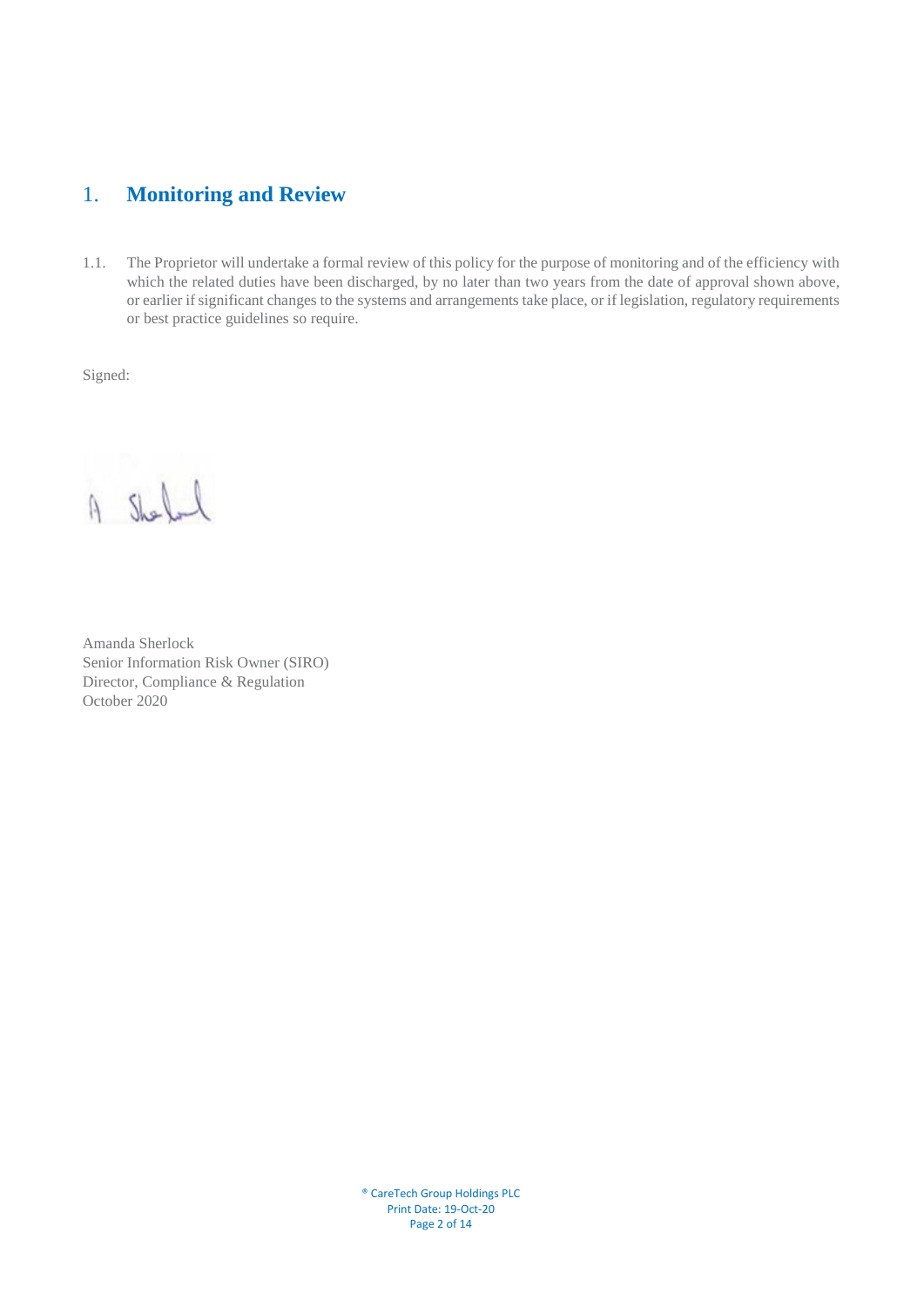# <span id="page-2-0"></span>2. **Terminology**

2.1.Our aim is to use consistent terminology throughout this policy and all supporting documentation as follows:

| Personal Information/<br><b>Personal Data</b>                                 | Personal information is any information about any living person from<br>which they can be identified. This can be on paper, on a computer or<br>even just talked about. Personal information can relate to, for example,<br>past or present employees/workers, contractor/ suppliers, customers or<br>shareholders.<br>Some examples are: personal contact details, such as name, address,<br>email, telephone number, date of birth, bank account details. |
|-------------------------------------------------------------------------------|-------------------------------------------------------------------------------------------------------------------------------------------------------------------------------------------------------------------------------------------------------------------------------------------------------------------------------------------------------------------------------------------------------------------------------------------------------------|
| Special Category of personal<br>information/Sensitive Personal<br>Information | Information about an individual's racial or ethnic origin; political<br>opinions; religious or philosophical beliefs; trade union membership;<br>health; sex life or sexual orientation; criminal convictions, offences or<br>alleged offences; genetic data; or biometric data for the purpose of<br>uniquely identifying an individual.                                                                                                                   |
| Processing                                                                    | Any activity that involves using personal information. This includes<br>collecting personal information, recording it, storing it, retrieving it,<br>using it, amending it, disclosing it, destroying it, and transferring it to<br>third parties.                                                                                                                                                                                                          |
| <b>Data Protection Impact Assessment</b>                                      | A data protection impact assessment is an assessment of the impact on<br>individuals of the envisaged processing operations on the use of their<br>personal data.                                                                                                                                                                                                                                                                                           |
| <b>Direct Marketing</b>                                                       | Direct marketing means the communication (by whatever means) of<br>advertising or marketing material which is directed to particular<br>individuals.                                                                                                                                                                                                                                                                                                        |
| 'Establishment' or 'Location'                                                 | This is a generic term which means the location of the service user<br>(residential home/school/college)                                                                                                                                                                                                                                                                                                                                                    |
| Individual/Data Subject                                                       | This means the person whose personal information is held by the<br>Company.                                                                                                                                                                                                                                                                                                                                                                                 |
| Service Head / Head of Service                                                | This is the senior person with overall responsibility for the<br>Location.                                                                                                                                                                                                                                                                                                                                                                                  |
| <b>Staff</b>                                                                  | Means full or part-time employees of the Company, agency<br>workers, bank workers, contract workers and volunteers.                                                                                                                                                                                                                                                                                                                                         |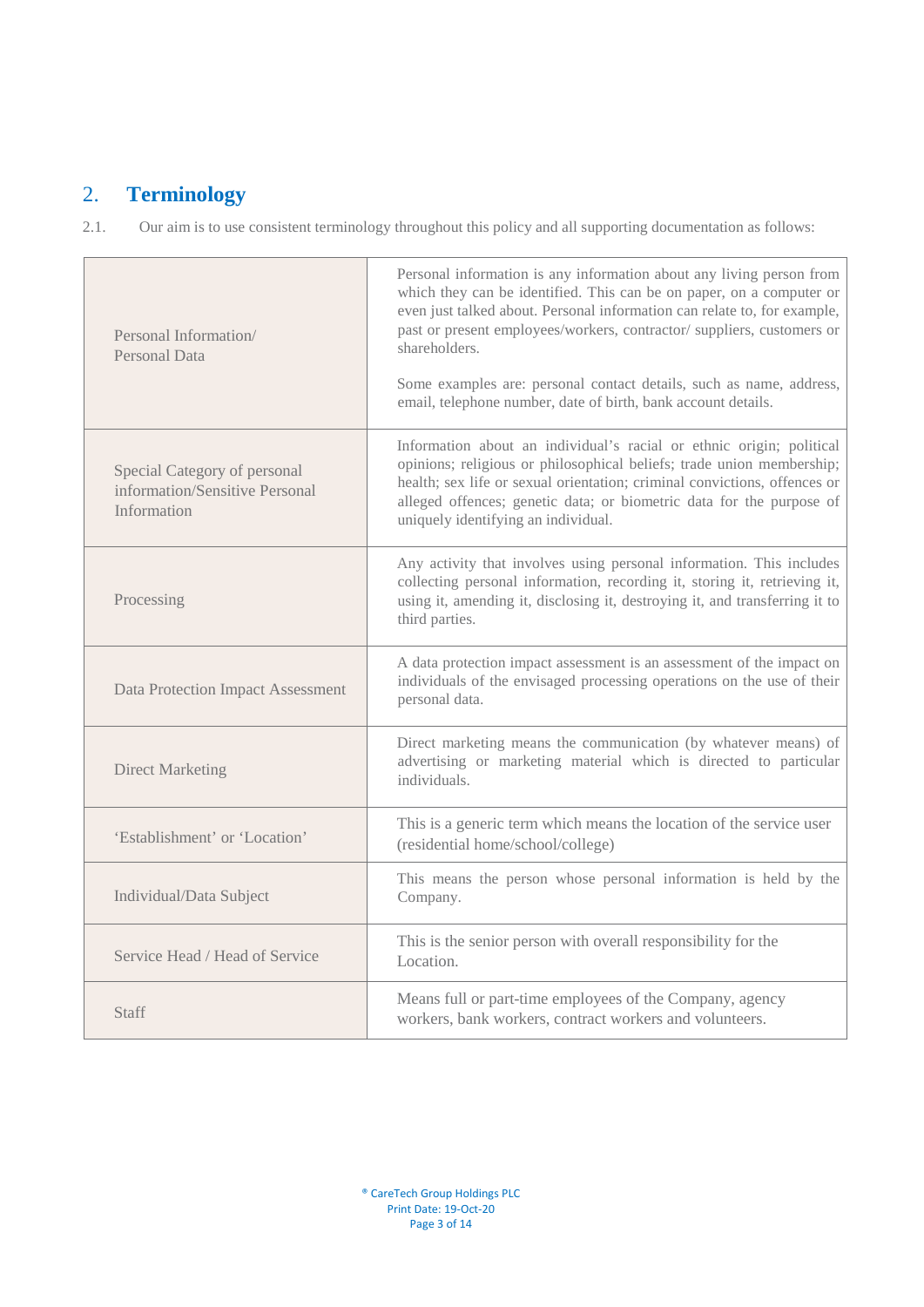# <span id="page-3-0"></span>3. **Introduction**

- 3.1. The Company is committed to all aspects of data protection and takes seriously its duties, and the duties of its employees under the Data Protection Act 2018 and the General Data Protection Regulations (GDPR).
- 3.2.This policy sets out how the Company deals with personal data and applies to CareTech Holdings Plc and all of its direct and indirect subsidiaries and references to "the Company" shall be construed as referring to all such companies.
- 3.3. It affects all staff and must be read in conjunction with the following policies:
	- Information Security
	- Risk Management
	- Records Management
	- Data Privacy Notice
	- Information Systems Acceptable Use
	- **Access to Records**
	- Confidentiality Code of Practice
	- Processing of Special Category Data and Criminal Offence Data
- 3.4 We need to collect and use personal information about people in order to provide our services and carry out our business. These may include members of the public, current, past and prospective employees, clients, foster parents, shareholders, customers and suppliers. In addition, we may be required by law to collect and use information. It is the Company's policy that all personal information, whether in paper, electronic or any other format, must be handled in strict confidence and managed in accordance with Data Protection Act and associated legislation and guidance.
- 3.5 The need to process data for the Company's operational purposes should be communicated to all data subjects at the point of collection. Further information of the Company's operational purposes and how it handles personal data is outlined in the Privacy Policy which is available on the Company's website.
- 3.6. The Company have appointed a Data Protection Officer who is ultimately responsible for ensuring compliance with the Data Protection Act and implementation of this policy on behalf of the Information Governance Board. Any questions or concerns about the interpretation or operation of this policy should be taken up, in the first instance, with the Data Protection Officer who can be contacted at: [Data.Protection@CareTech-UK.Com.](mailto:Data.Protection@CareTech-UK.Com)

## <span id="page-3-1"></span>4. **Purpose**

4.1. The purpose of the Data Protection Policy is to support the 7 Caldicott Principles, the 10 Data Security Standards, the General Data Protection Regulations (2016) and Data Protection Act (2018), the common law duty of confidentiality and all other relevant national legislation. We recognise data protection as a fundamental right and embrace the principles of data protection by design and by default.

# <span id="page-3-2"></span>5. **Scope and Consequences for Non-compliance**

- 5.1. All Employees, irrespective of their role within the organisation, are held by the contents of this policy and are required to follow and uphold the values, principals and expected behaviours of the Company when carrying out their duties and responsibilities.
- 5.2. With regards to data protection, the roles and responsibilities of employees are set out at the end of this policy (see Appendix 1).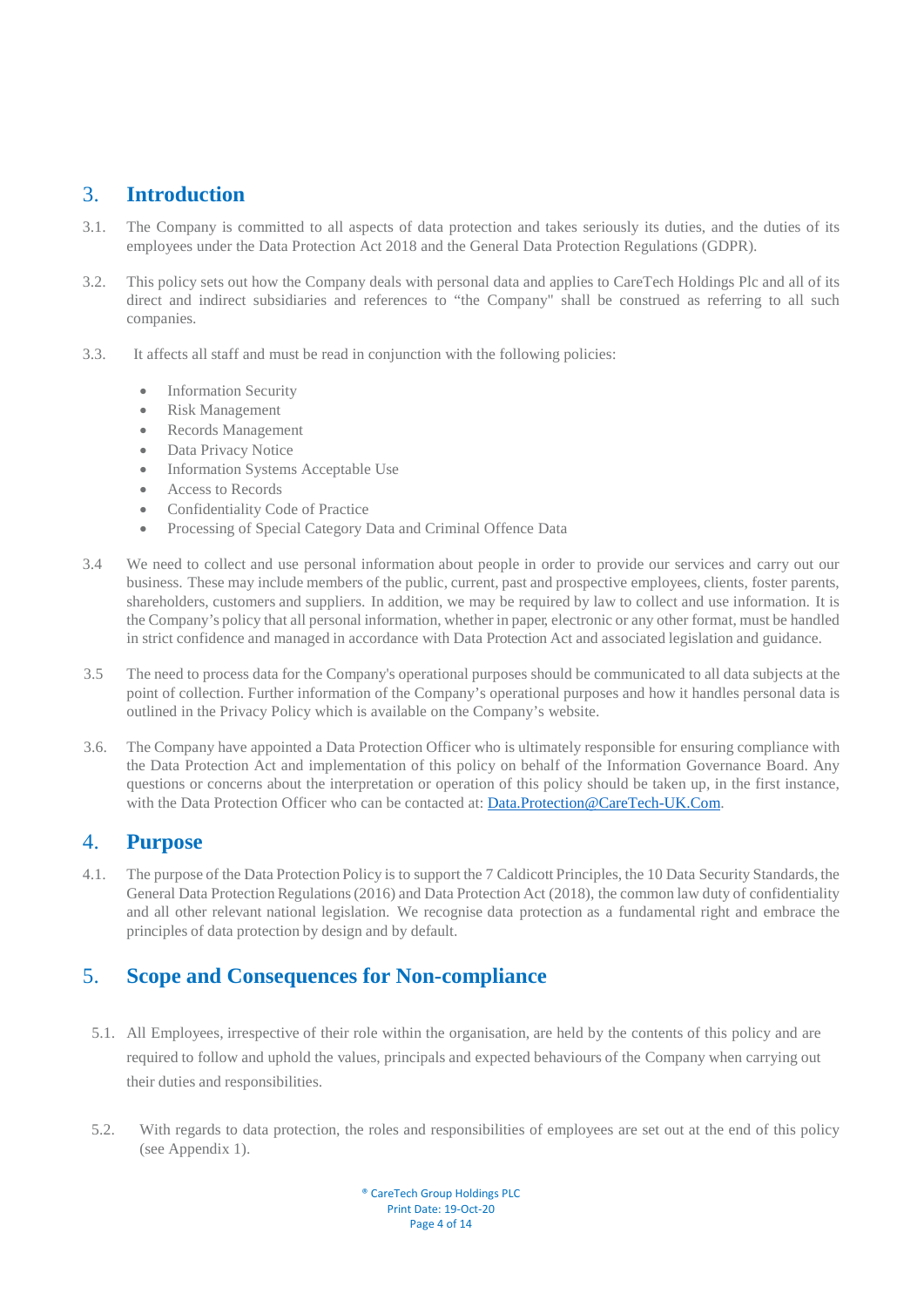5.3. All Employees and others who obtain, handle, process, transport and store personal data for the Company are under an obligation to ensure that they have regard to the six data protection principles (see below) when accessing, using or disposing of personal information. Failure to observe the data protection principles within this policy may result in an Employee incurring personal criminal liability. It may also result in disciplinary action up to and including dismissal. For example, if an Employee accesses another Employee's employment records without the requisite authority, the Company will treat this as gross misconduct and instigate its disciplinary procedures. Such gross misconduct will also constitute a criminal offence.

# <span id="page-4-0"></span>6. **Principles**

6.1. The Company fully endorses and adheres to the six principles of the Data Protection Act. These principles specify the legal conditions that must be satisfied in relation to obtaining, handling, processing, transportation and storage of personal data. The Company will retain its data and records in accordance with the requirements of ISO 9001/2008 and other appropriate Regulations and Standards.

#### <span id="page-4-1"></span>**The Data Protection Principles**

- 6.2. The principles require that personal information must be:
	- a) Processed lawfully, fairly and in a transparent manner;
	- b) Collected only for specified, explicit and legitimate purposes, and processed only in line with those purposes;
	- c) Adequate, relevant and limited to what is necessary in relation to the purposes for which it is processed;
	- d) Accurate and, where necessary, kept up to date;
	- e) Not kept in a form which permits identification of individuals for longer than necessary, in relation to the purposes for which it is processed;
	- f) Kept secure, and protected against unauthorised or unlawful processing, and against accidental loss, destruction or damage.

#### <span id="page-4-2"></span>**Satisfaction of principles**

- 6.3. In order to meet the requirements of the principles, the Company shall:
	- a) make all reasonable efforts to ensure that individuals who are the focus of the personal data (data subjects) are informed of the identity of the data controller, the purposes of the processing, any disclosures to third parties that are envisaged; given an indication of the period for which the data will be kept, and any other information which may be relevant.
	- b) ensure that the reason for which it collected the data originally is the only reason for which it processes those data, unless the individual is informed of any additional processing before it takes place.
	- c) not seek to collect any personal data which is not strictly necessary for the purpose for which it was obtained. Forms for collecting data will always be drafted with this mind. If any irrelevant data are given by individuals, they will be destroyed immediately.
	- d) review and update all data on a regular basis. It is the responsibility of the individuals giving their personal data to ensure that this is accurate, and each individual should notify the Company if, for example, a change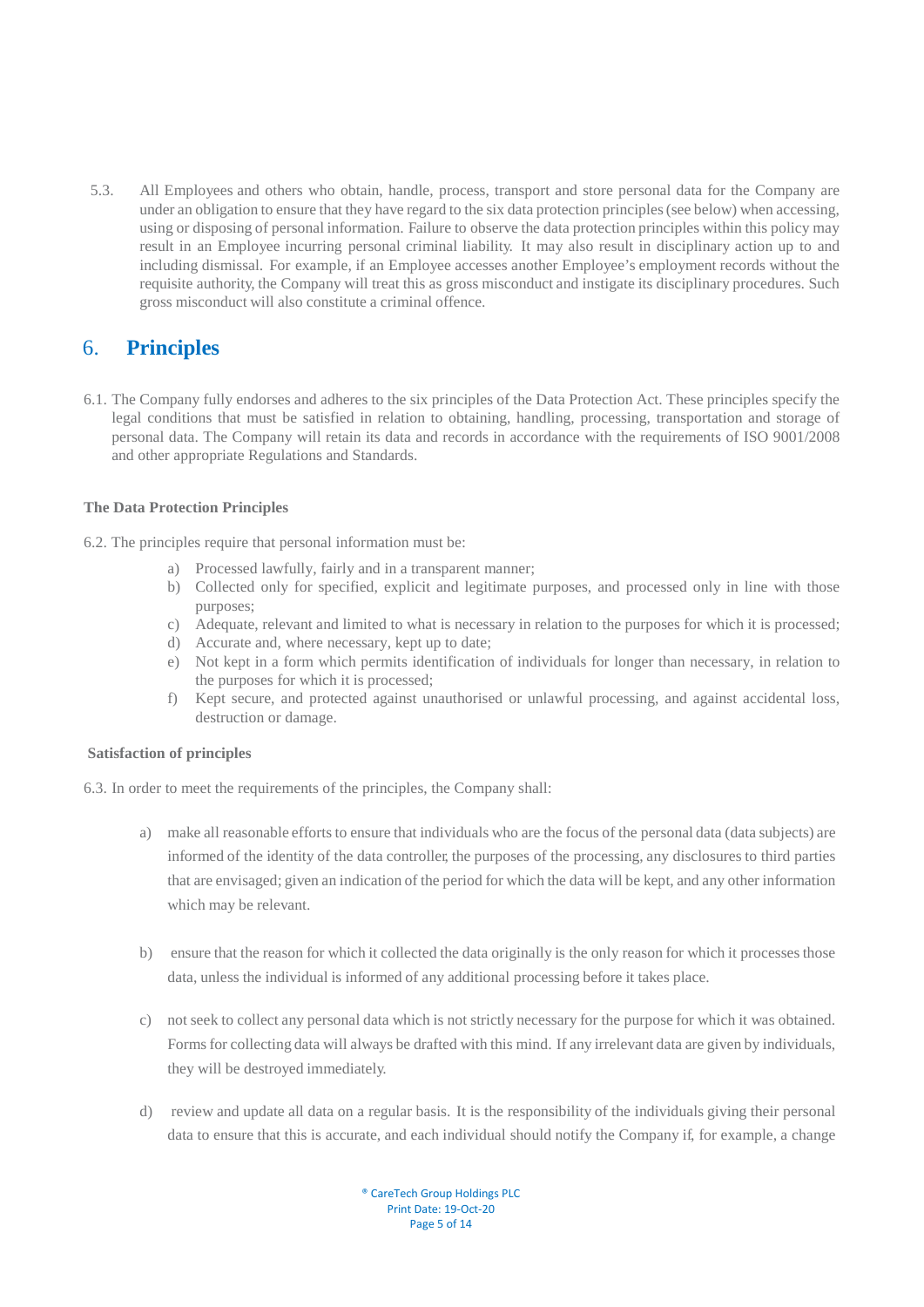in circumstances mean that the data needs to be updated. It is then the responsibility of the Company to ensure that any notification regarding the change is noted and acted on.

- e) undertakes not to retain personal data for longer than is necessary to ensure compliance with the legislation, and any other statutory requirements. This means the Company will undertake a regular review of the information held and implement a weeding process. The Company will dispose of any personal data in a way that protects the rights and privacy of the individual concerned (e.g. secure electronic deletion, shredding and disposal of hard copy files as confidential waste).
- f) only process personal data in accordance with individuals' rights (these rights are listed below). All members of staff are responsible for ensuring that any personal data which they hold is kept securely and not disclosed to any unauthorised third parties. The Company will ensure that all personal data is accessible only to those who have a valid reason for using it.
- g) have in place appropriate technical and organisational security measures to safeguard personal information; ensure that personal information is not transferred to countries outside of the European Union without notifying the Data Protection Officer and that suitable safeguards in place.

# <span id="page-5-0"></span>7. **Notifying the Data Protection Officer of certain activities**

- 7.1. A Data Protection Impact Assessment must be undertaken prior to undertaking certain activities that involve processing personal information.
- 7.2. A 'data protection impact assessment' will consider the impact of the activities; identify privacy risks and steps to minimise those risks; and evaluate whether the activities are permitted by data protection law. As such, employees should seek advice from the Data Protection Officer so they can advise whether a data protection impact assessment is required in the following situations:
	- a) Process new types of personal information i.e. personal information which has not been collected before.
	- b) Process personal information in a new or significantly different way, including via the use of new technologies.
	- c) Use personal information for a purpose other than that for which it was collected.
	- d) Enter a contract with a third party that involves disclosing or sharing personal information.
	- e) Any new or significantly different use of automated processing of personal information to evaluate an individual, for example to analyse or predict an individual's performance at work, health, personal preferences, interests, reliability, behaviour, location or movements.
	- f) Any new or significantly different use of automated decision-making i.e. where a decision is made on a solely automated basis without meaningful human involvement, and it has a significant effect on individuals.
	- g) Any new or significantly different large scale processing of special categories of personal information; or large scale, systematic monitoring of a publicly accessible area. Whether processing is 'large scale' will depend on, for example, the number of individuals, volume of data, range of data, duration of processing, or geographical extent – if you are in any doubt as to whether processing is large scale, contact the Data Protection Officer.
	- h) Implement significant changes to systems or the business (including new or different technology) which involve processing personal information.
	- i) Any new direct marketing activity (including electronic marketing by email, telephone, fax or text message).
	- j) Transmit or send personal information to, or view or access personal information in, a country outside of the European Economic Area (EEA), where this has not been previously authorised by the Data Protection Officer or in line with the Group's Data Protection Policy. The EEA is the 28 countries in the European Union, along with Iceland, Liechtenstein and Norway.

® CareTech Group Holdings PLC Print Date: 19-Oct-20 Page 6 of 14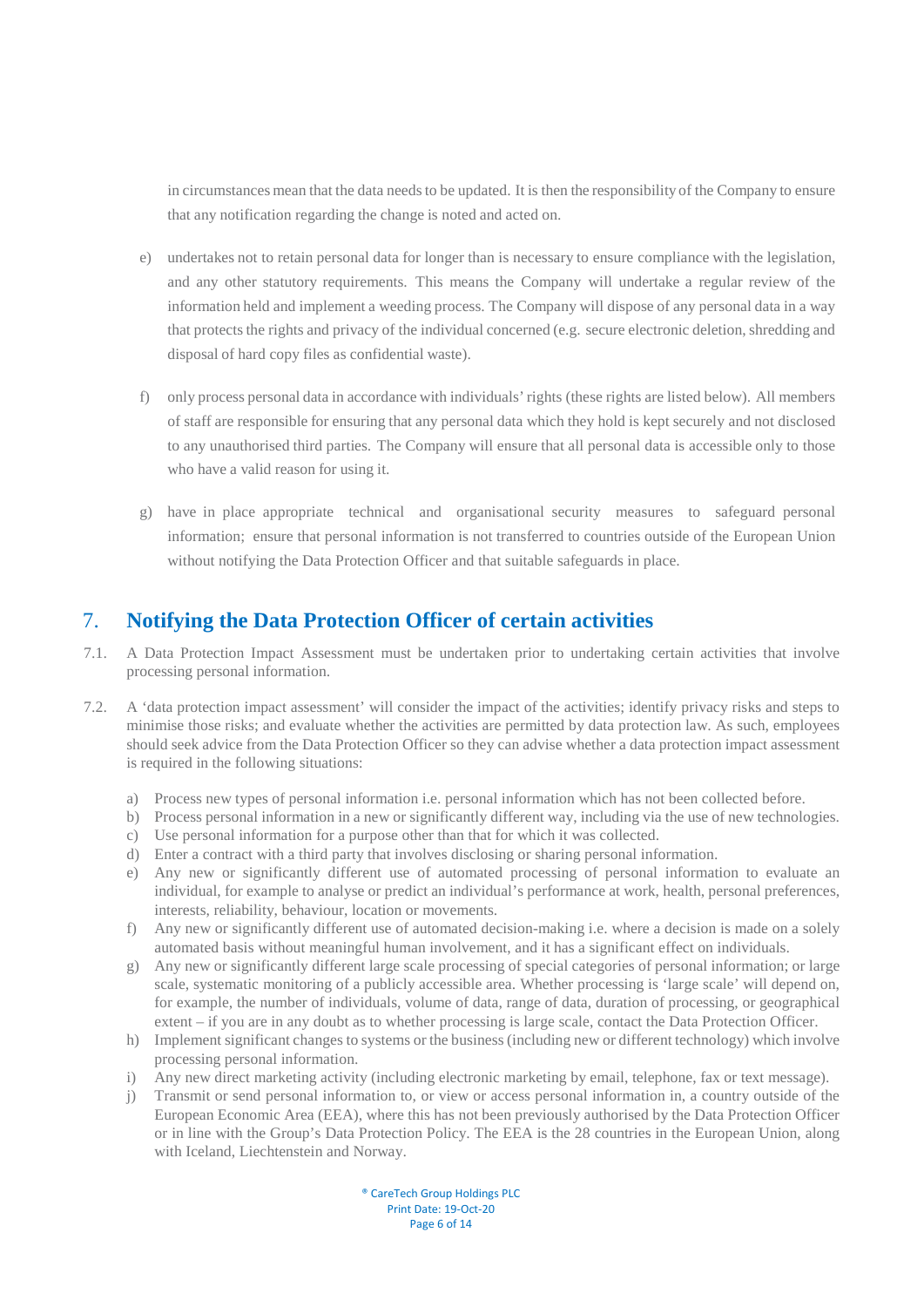7.3. Employees must comply with any directions from the Data Protection Officer in relation to the above, and the terms of any data protection impact assessment.

# <span id="page-6-0"></span>8. **The lawful bases for processing personal information**

#### <span id="page-6-1"></span>**Non-Sensitive Personal Data**

- 8.1. The Company will only process personal data where it is strictly necessary to carry out a specific purpose. The processing of personal data must be based on one of the legal bases listed below:
	- a) the data subject has given his or her consent.
	- b) the processing is necessary for the performance of a contract with the data subject (e.g. monitoring performance of employees in line with the contract of employment) or where the data subject has requested the Company to take specific steps before entering into a contract (e.g. obtaining employment references from a previous employer).
	- c) to meet our legal compliance obligations (safeguarding children, for example).
	- d) to protect the data subject's vital interests (i.e. matters of life or death).
	- e) to perform a task in the public interest or for our official functions where the task or function has a clear basis in law.
	- f) to pursue our legitimate business interests providing there is no conflict with the data subjects rights.

#### <span id="page-6-2"></span>**Sensitive Personal Data**

- 8.2. The processing of sensitive personal data represents a greater intrusion in individual privacy than when processing non-sensitive personal data. We will therefore take special care when processing sensitive personal data, in particular in ensuring the necessity of the processing and security of the sensitive personal data. The processing of sensitive personal data must be based on one of the above legal bases for processing non-sensitive personal data **and** one of the additional legal bases below for processing sensitive personal data.
	- a) The data subject has given explicit consent.
	- b) The processing is necessary in the context of employment law, or laws relating to social security and social protection.
	- c) The processing is necessary to protect vital interests of the data subject (or another person) where the data subject is incapable of giving consent.
	- d) The processing is carried out in the course of the legitimate business activities.
	- e) The processing relates to personal data which have been manifestly made public by the data subject.
	- f) The processing is necessary for the establishment, exercise or defence of legal claims, or for courts acting in their judicial capacity.
	- g) The processing is necessary for reasons of substantial public interest**,** and occurs on the basis of a law, it is proportionate to the aim pursued and protects the rights of data subjects.
	- h) The processing is required for the purpose of medical treatment undertaken by health professionals**,**  including assessing the working capacity of employees and the management of health or social care systems and services**.**
	- i) The processing is necessary for reasons of public interest in the area of public health.
	- j) The processing is necessary for archiving purposes in the public interest, for historical, scientific, research or statistical purposes, subject to appropriate safeguards for the rights of the data subject.
- 8.3 Sensitive personal data must be processed in keeping with the **Policy for Processing Special Categories of Personal Data and Criminal Offence Data**.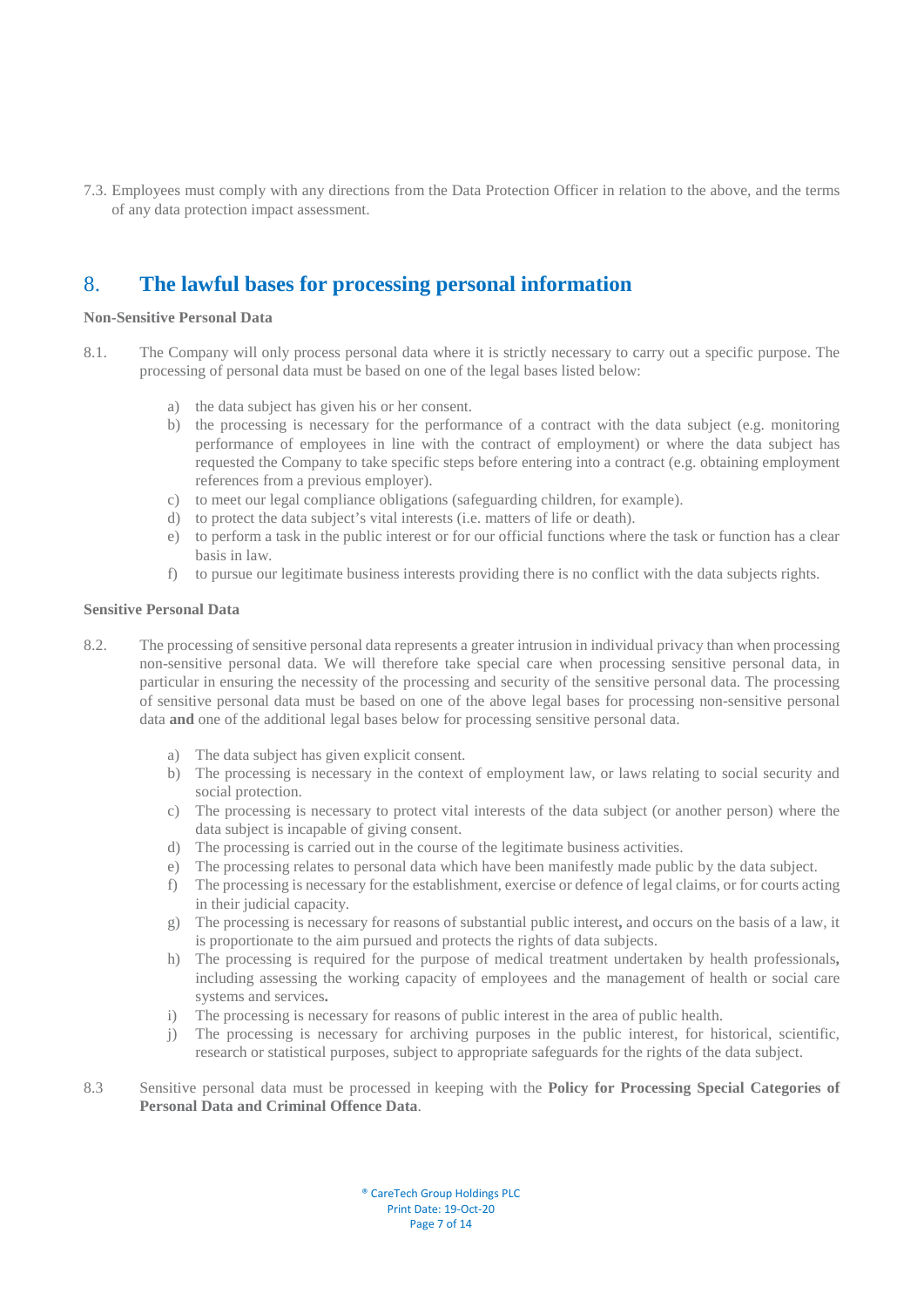## <span id="page-7-0"></span>9. **Criminal Convictions Data**

9.1. There are specific rules regarding the processing of data relating to criminal convictions and offences. Such data must be processed in keeping with the **Policy for Processing Special Categories of Personal Data and Criminal Offence Data**. Advice should be sought from the Data Protection Officer as required.

# <span id="page-7-1"></span>10. **Consent**

10.1 Consent is:

*"any freely given, specific, informed and unambiguous indication of the data subject's wishes by which he or she, by a statement or by a clear affirmative action, signifies agreement to the processing of personal data relating to him or her".* 

- 10.2. Consent means giving people genuine choice and control over how we use their data. If the individual has no real choice, consent is not freely given and it will be invalid. This means people must be able to refuse consent without detriment, and must be able to withdraw consent easily at any time. It also means consent should be separated from other terms and conditions (including giving separate consent options for different types of processing) wherever possible.
- 10.3 Whilst consent is one of the legal bases for processing of personal information, it is not required where another legal basis exists. Where consent is required, the data subject must be informed and their wishes must be respected and written record must be retained for auditing purposes.
- 10.4 The Company will only obtain an individual's consent where there is genuine choice and genuine control by the individual whether or not to consent to the processing of their personal information. We will rely on other legal bases where they are appropriate for the processing.
- 10.5.Personal data or photographs will not be used in newsletters, websites or other media without the consent of the data subject. We will seek consent before displaying within our Locations, personal information about individuals (including, certificates/qualifications). Routine consents will be incorporated into the Location's individual's care data gathering sheets to avoid the need for frequent, similar requests for consent being made by the Location.
- 10.6. Consent will not be required to publish information already in the public domain. This would include, for example, information on staff contained within externally circulated publications such as the Cambian Bulletin and Locations' Parent Newsletters. Any employee who wishes to withdraw their consent to their data being circulated in such publications should contact the Human Resource Director.

## <span id="page-7-2"></span>11. **Children**

- 11.1. Communication aimed towards children and young people must be clear and concise. It should be age-appropriate and presented in a way that appeals to a young audience.
- 11.2. Where we rely on consent as the lawful basis for processing information about children and young people we will ensure that we obtain consent from children aged 13 years and over. For children under this age we will seek consent from whoever holds parental responsibility for the child.
- 11.3. Where parents have separated or the young person lacks the capacity to consent, consideration should be given to the 'best interests' of the child/young person.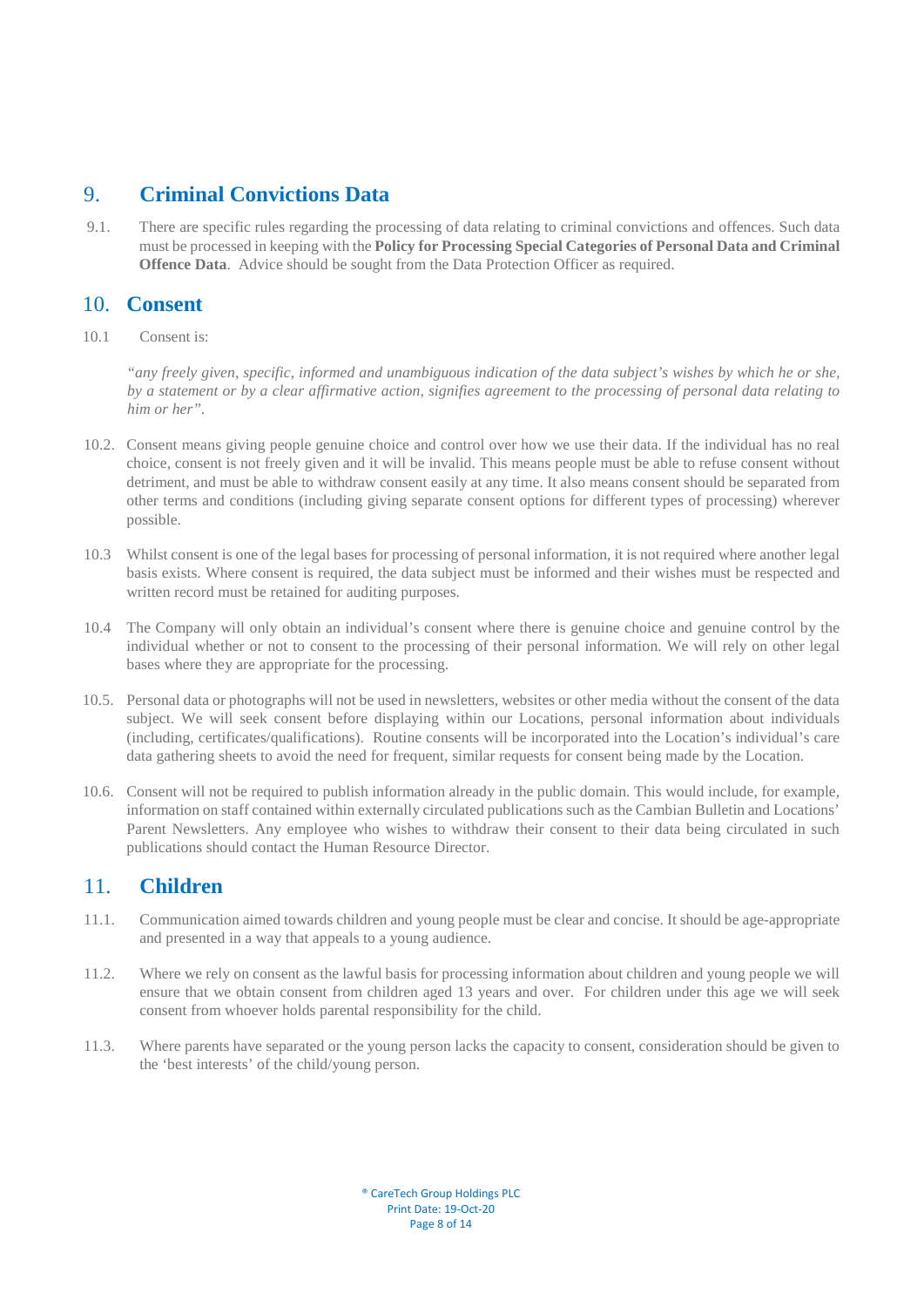# <span id="page-8-0"></span>12. **Direct Marketing**

- 12.1. Direct marketing" means the communication (by whatever means) of advertising or marketing material which is directed to particular individuals.
- 12.2. The Company will not participate in direct marketing practices in the absence of:
	- Explicit consent from the data subject
	- A legitimate business interest reason (advice must be sought from the Data Protection Officer)
- 12.3. Even where legitimate interests or explicit consent has been established, all correspondence and the relevant webpages/emails must include opt-out options.
- 12.4. All individuals must be given the opportunity to opt-in to receive material at the point of data collection. The appropriate opt-in mechanisms must be put in place where third party marketing or advertising materials are distributed to named individuals. In situations where this cannot be feasibly done, the materials must not be distributed.

# <span id="page-8-1"></span>13. **Data security and Retention**

- 13.1. The need to ensure that data is kept securely means that precautions must be taken against physical loss or damage and that both access and disclosure must be restricted.
- 13.2.All staff are responsible for ensuring that:
	- any personal data which they have access to is kept securely;
	- personal information is not disclosed either orally or in writing or otherwise to any unauthorised third party;
	- computer workstations in administrative areas are positioned so that they are not visible to casual observers and are not left unattended when the user is still logged-on or in any other circumstances when the personal details of staff or individuals in our care could be accessed by unauthorised persons;
	- papers containing personal information are stored where they are not accessible to anyone who does not have legitimate reason to view or process them and they are not left on view in circumstances in which they could be read by unauthorised persons;
	- particular care and measures are taken to protect sensitive personal information from unauthorised access.
- 13.3 The Head of Location/Team Manager is are ultimately responsible for ensuring that data is restricted internally to only those individuals or groups of persons who need access to any data through the course of their work role.
- 13.4.The Company needs to retain information whilst service users and employees remain looked after or employed by it and for a period after the relationship terminates in accordance with statutory limitation periods and the Company's Data Retention Schedule. All staff are responsible for ensuring that information is not kept for longer than necessary.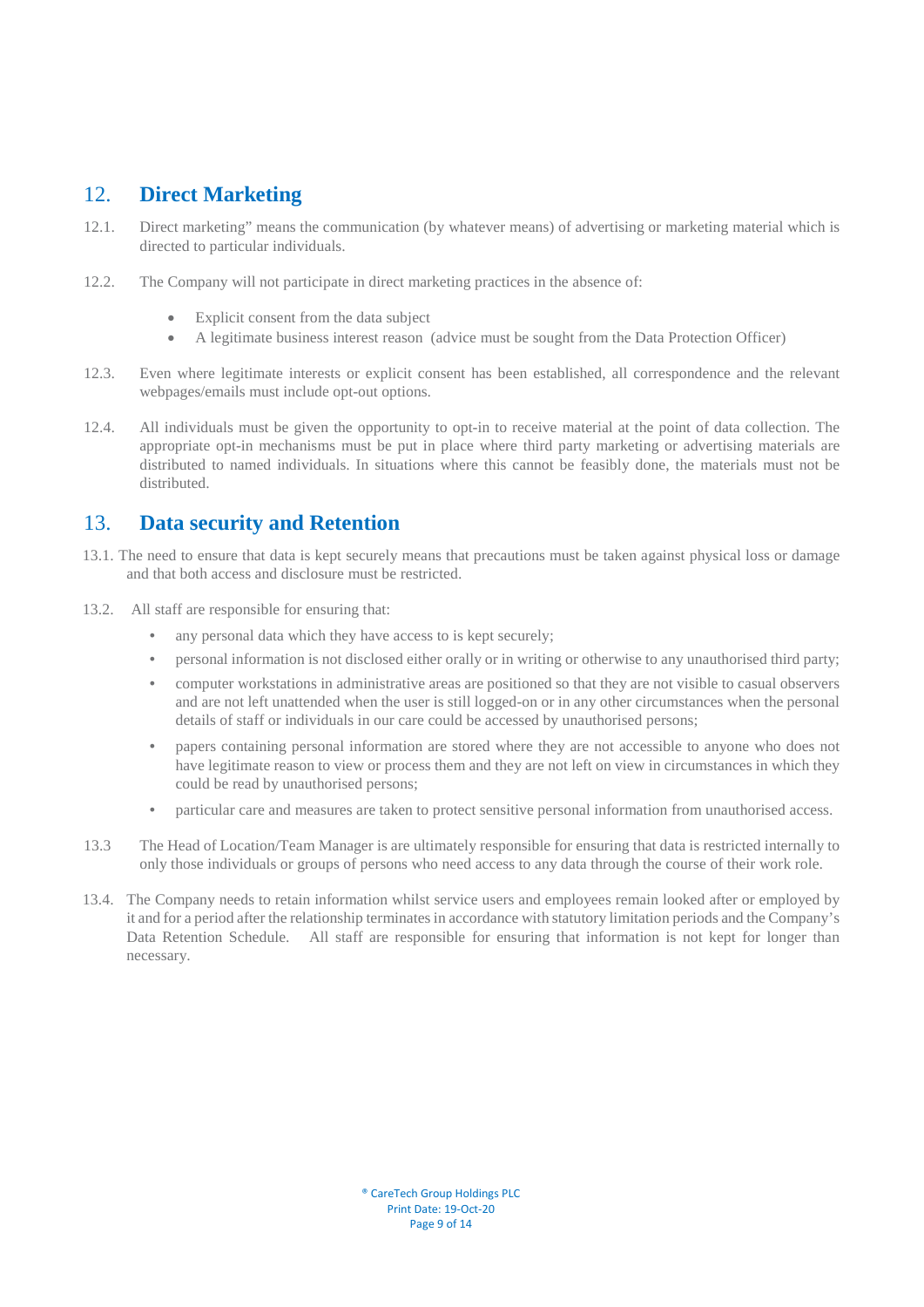## <span id="page-9-0"></span>14. **Right to Access Information**

- 14.1.Employees and other subjects of personal data held by the Company have the right to access any personal data that is being kept about them electronically and also have access to paper-based data held in certain manual filing systems.
- 14.2. All individuals who are the subject of personal data held by the Company are also (in some circumstances) entitled to:
	- a) The right to be informed about the information we collect about them and how we handle it
	- b) The right of access to their personal information
	- c) The right to rectification of their personal information
	- d) The right to erasure of their personal information
	- e) The right to restrict processing of their personal information
	- f) The right to transfer their personal information to another person or organisation
	- g) The right to object to processing of their personal information
	- h) The right not to be the subject of any automated decision-making by us using their personal information or profiling them
- 14.3 These rights are subject to certain exemptions which are set out in the General Data Protection Regulations and Data Protection Act 2018. Therefore, requests from individuals regarding their personal information must be handled in line with the Access to Records policy; and advice must be sought from the Data Protection Officer.
- 14.4. All enquiries about the handling of personal information must be dealt with promptly and courteously.

## <span id="page-9-1"></span>15. **Data Disclosures**

- 15.1. Personal data will only be disclosed to organisations or individuals for whom the data subject's consent has been given, or organisations that have a legal right to receive the data without consent being given.
- 15.2.When requests to disclose personal data are received by telephone it is the responsibility of the Company to ensure the caller is entitled to receive the data and that they are who they say they are. It is advisable to call them back, preferably via a switchboard, to ensure the possibility of fraud is minimised.
- 15.3.If a request is made in person for personal data to be disclosed it is the responsibility of the Company to ensure the caller is entitled to receive the data and that they are who they say they are. If the person is not known personally, proof of identity should be requested.
- 15.4 All media enquiries must be directed to the Chief Operating Officer (COO).
- 15.5.Personal data should only be disclosed to Police Officers if they are able to supply formal, specific written confirmation of a specific, legitimate need to have access to specific personal data e.g. to assist in criminal investigations.
- 15.6. A record should be kept of any personal data disclosed as an audit trail and so that the recipient can be informed if the data is later found to be inaccurate.

® CareTech Group Holdings PLC Print Date: 19-Oct-20 Page 10 of 14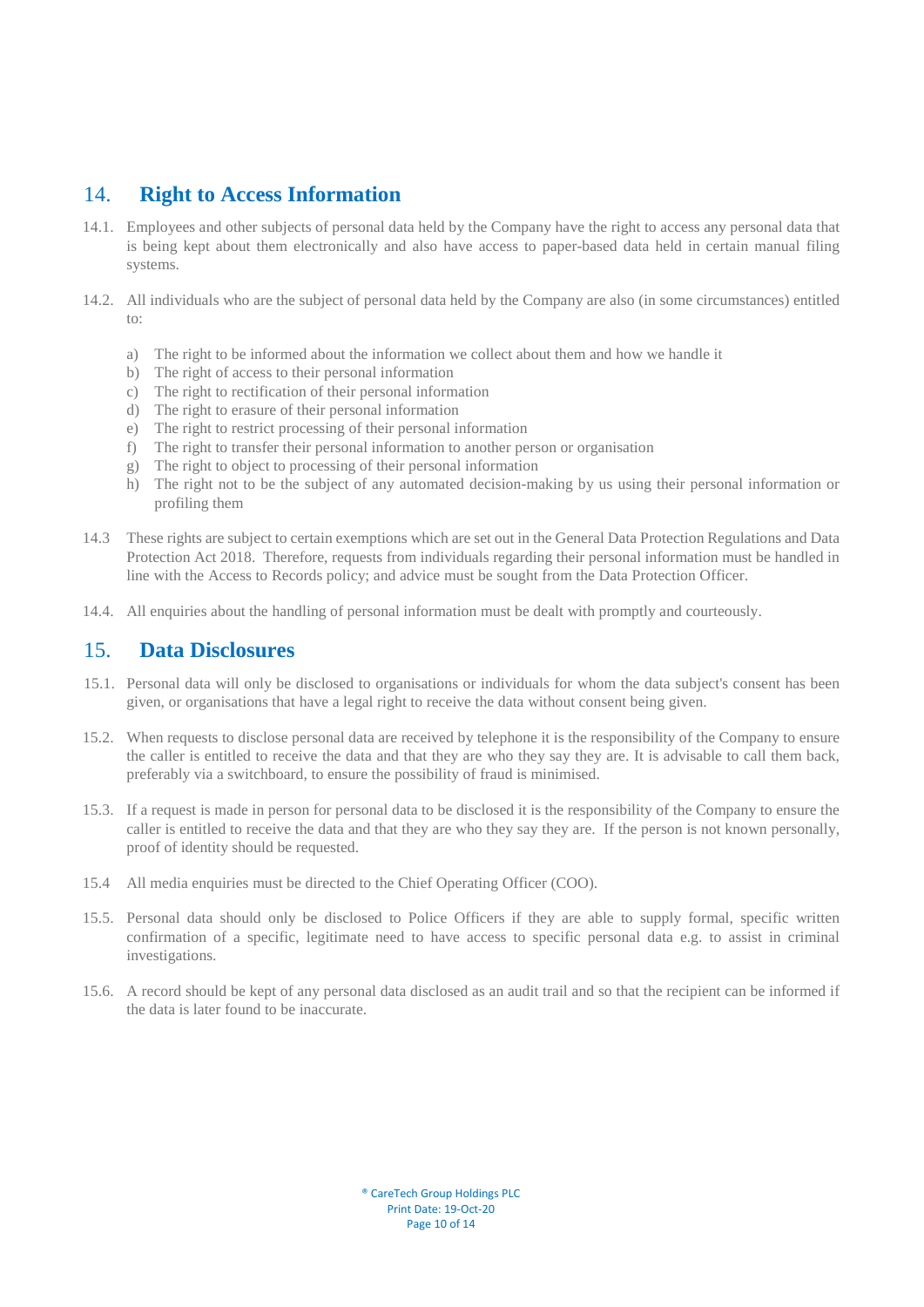# <span id="page-10-0"></span>16. **Passing Information to Partners, Relatives or Carers**

- 16.1 When clients are admitted to any Service/hospital/facility they must be asked for consent to pass on information about their condition and progress, including to partners, relatives or carers. If consent is refused this must be recorded in such a way as to ensure all staff answering enquiries are made aware of the client's wishes.
- 16.2. If a client is unable to give consent (e.g. unconscious or otherwise unable to understand what is required), information about his/her condition must only be given to the person who is judged to be the next of kin. This would usually be the spouse or partner. In the case of a widow or widower or someone without a partner, the parent and any children of that client have an equal right to information. If none of these relationships exist, a brother or sister would have a right to information. Outside of this, advice should be sought from the Multi-Disciplinary Team before passing on information to other relatives. Staff must be particularly sensitive when passing information about clients with a learning disability. It may be appropriate to share information or discuss a client's care with someone who has a formal caring role for that individual. This must only be done where it is clearly seen to be in the best interest of the client. Information shared must be limited only to that which is required for the ongoing care of the client.
- 16.3. It is recommended good practice, in the case of clients unable to give consent that a record is made of the information provided and to whom it has been provided. If the client subsequently becomes fit to consent, he/she must be advised of the information that has been given and to whom it has been given, and must be asked for consent to continue to pass on information.
- 16.4. Clients under 16 are entitled to the same duty of confidence as adults and must be asked for consent to pass information to relatives, carers, etc. Young People under 16 who have the capacity and understanding to take decisions about their own treatment are entitled also to decide whether personal information may be passed on and generally to have their confidence respected. In these circumstances professional staff will be consulted.
- 16.5. Client information, including condition reports and future appointment dates, should not be given out over the telephone unless permission has been given by the patient or client, or there is no doubt as to the caller's entitlement to the information. As a general rule only basic information should be provided although it may be appropriate to provide more detailed information to immediate family members entitled to information who live a distance away. In all cases, staff must be satisfied that the person has a right to the information and that the patient or client has not objected.

# <span id="page-10-1"></span>17. **Photographic, Audio & Video Recordings and Use of Data on Social Media**

- 17.1 In all cases, of photographic, audio and video recordings, consent is required and refusal to participate must be respected. Consent can be given verbally and recorded and dated in the client's notes. The completion of a consent form is recommended where recordings or images are likely to be published.
- 17.2 In all cases, the client must be informed, in a way he/she can understand, why the recording/images are being taken and how they will be used. Otherwise, consent will not be valid. The person responsible for seeking consent is the person requesting the image or recording.
- 17.3. Images taken as part of care and treatment are confidential. A hard copy must be placed in the client's record and must be protected in the same way as any other confidential document within a health or social care record. Once the hard copy is made, the image must be deleted from the camera/PC.
- 17.4 For reasons of privacy and confidentiality, service users, relatives and other visitors should also be discouraged from using personal phones or cameras to take photographs on Company premises.
- 17.5. Social media must never be used in a way that conflicts with or breaches any organisational policy. Personal confidentiality of employees or clients must be respected at all times.
- 17.6. Social media should not be used to make defamatory or disparaging comments about any employee, service user or any business partners of CareTech.

® CareTech Group Holdings PLC Print Date: 19-Oct-20 Page 11 of 14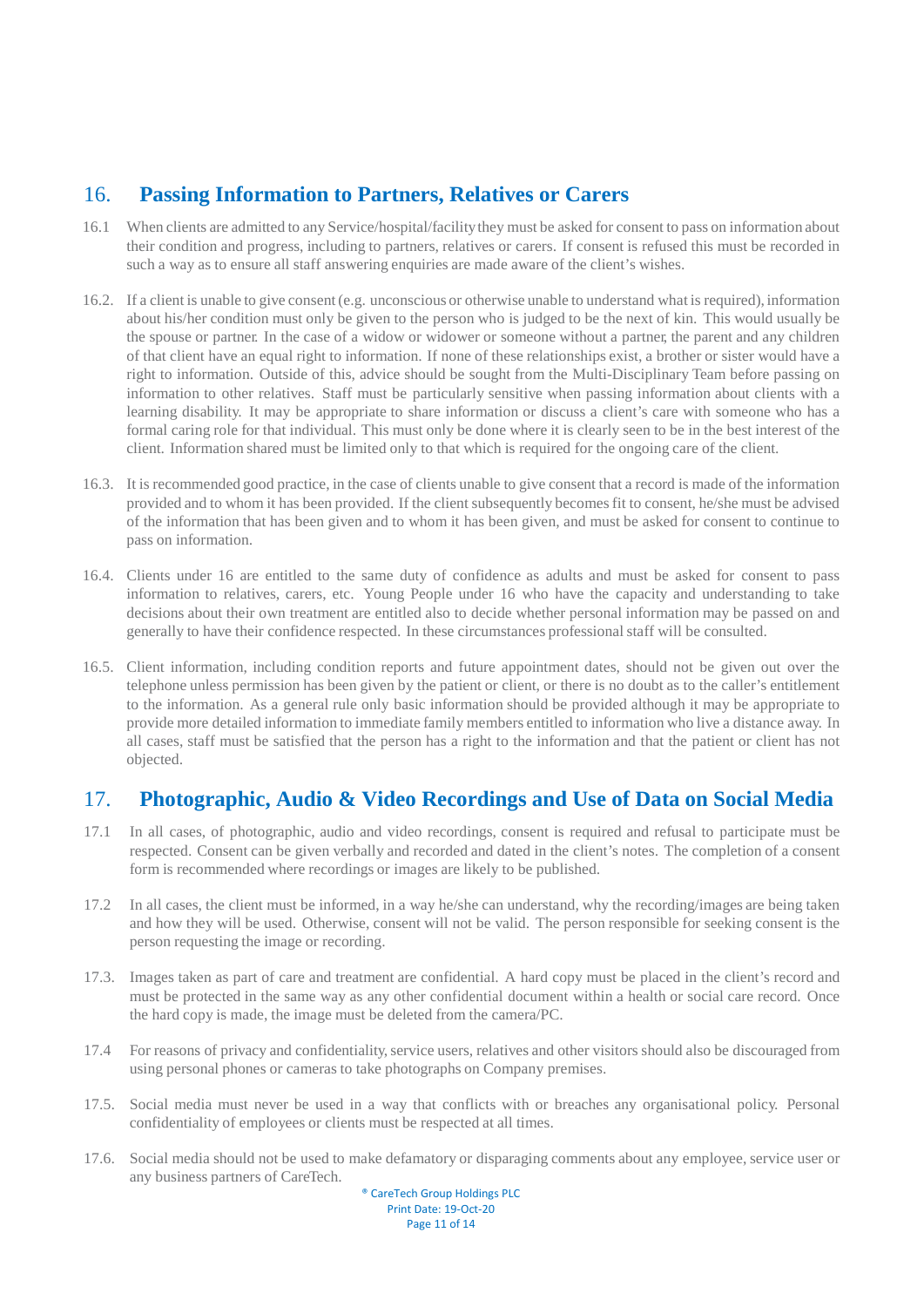- 17.7 Employees should not post any material that identifies or could potentially identify the location of any children's care services.
- 17.8 Employees will be personally responsible and accountable for any images that breach confidentiality or contain sensitive information; are speculative or discriminatory or contain information that might identify a service user.

## <span id="page-11-0"></span>18. **Removal of Patient/Client Records from Company Premises by Staff**

- 18.1 The removal of client records from premises by staff, except in the following circumstances, is prohibited:
	- When a client is being transferred for care or treatment to another service.
	- When a member of staff is making a domiciliary visit and must take a client's notes along.
	- When notes are needed for evidence in a court case and the attending member of staff cannot collect them on the day of the hearing.
	- When a professional has a visit outside the client's residence or office premises and needs to take notes or requires them for updating following a consultation which may entail taking records home overnight.
	- When other working practices require professional staff to take records home overnight (to be returned to premises the next working day).

# <span id="page-11-1"></span>19. **Transferring Personal Information outside of the European Union**

- 19.1. There are strict guidelines regarding the sharing of information outside of the European Economic Area (EEA).
- 19.2. Advice must be sought from the Data Protection Officer before transferring the personal information of any individual to another country.

## <span id="page-11-2"></span>20. **Personal Information Breach**

- 20.1. A personal information breach is a breach of security leading to the accidental or unlawful destruction of personal information; loss, alteration, unauthorised disclosure, or access to personal information transmitted, stored or otherwise processed.
- 20.2. If you know or suspect that there has been a personal information breach, you must report it immediately to your line manager and the Data Protection Officer. You must also take action to stop the breach getting worse, for example, by:
	- a) Confirming that an email has been deleted by the recipient following accidental disclosure, or if possible, revoke any further access.
	- b) Recovering lost paper records or any lost device left in a public place.
	- c) Changing the access codes to any compromised building.
	- d) Informing IT in the event of any compromised computer or data access or anything suspicious or untoward on your device, applications or network files & folders.
	- e) Disconnecting your device from the network and report directly to IT, if you suspect you are being directly targeted in a cyber-attack.

® CareTech Group Holdings PLC Print Date: 19-Oct-20 Page 12 of 14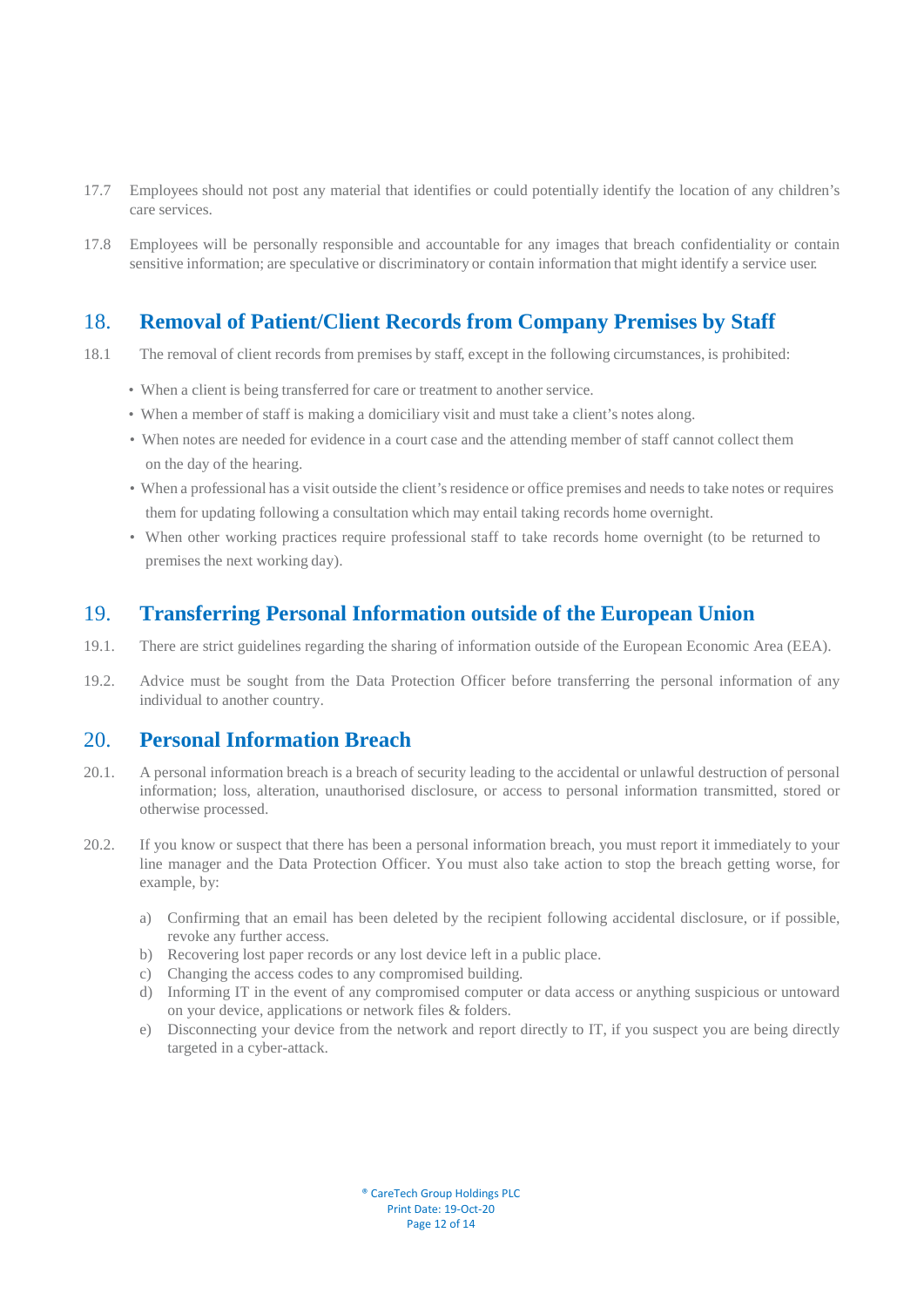# <span id="page-12-0"></span>21. **Appendix 1: Roles and Responsibilities**

### **21.1 The Board of CareTech Group**

The board of CareTech Group is responsible for all governance within CareTech and its associated companies.

#### **21.2 The Senior Management Team**

The Senior Management Team has responsibility for information governance. This involves providing high level support to ensure that each service applies relevant information governance policies and controls, including compliance with the requirements of the Data Protection Act 2018.

### **21.3 The Data Protection Officer**

The Data Protection Officer is responsible for:

- Acting as the first point of contact for all data protection issues
- Providing guidance and advice on data protection issues
- Renewing and amending the Company's data protection notifications to the Information Commissioner
- Cordinating, processing and responding to all subject access requests
- Overseeing all data sharing protocols and agreements
- Creating, maintaining and renewing training modules and toolkits as appropriate
- Providing data protection training and awareness raising
- Cordinating and investigating information breach procedures.
- Ensure compliance and review of the NHS Data Security and Protection Toolkit (DSPT) and all annual updates

#### **21.4 Department/Line Managers**

Department/Line Managers are responsible for ensuring that this policy and any associated procedures governing the use of personal information are understood and followed by all staff within their service. In addition they must:

- Ensure that their staff has access and resources to receive data protection training appropriate to their role. A copy of this policy should be readily available for reference in services.
- Report any suspected breaches of confidentiality or information loss to the Data Protection Officer and follow any subsequent procedures
- Identify any existing or emerging information risks relating to personal information and report to the Data Protection Officer
- Ensure that personal data required to answer a subject access request is provided timely to the Data Protection **Officer**
- Ensure that there are appropriate procedures and measures in place to protect personal data, particularly when that information (hardcopy and electronic) is removed from the Company's premises
- Undertake annual information self to ensure on compliance with this policy
- Consult the Senior Management Team and Data Protection Officer before entering into any information sharing protocol or agreement.

® CareTech Group Holdings PLC Print Date: 19-Oct-20 Page 13 of 14